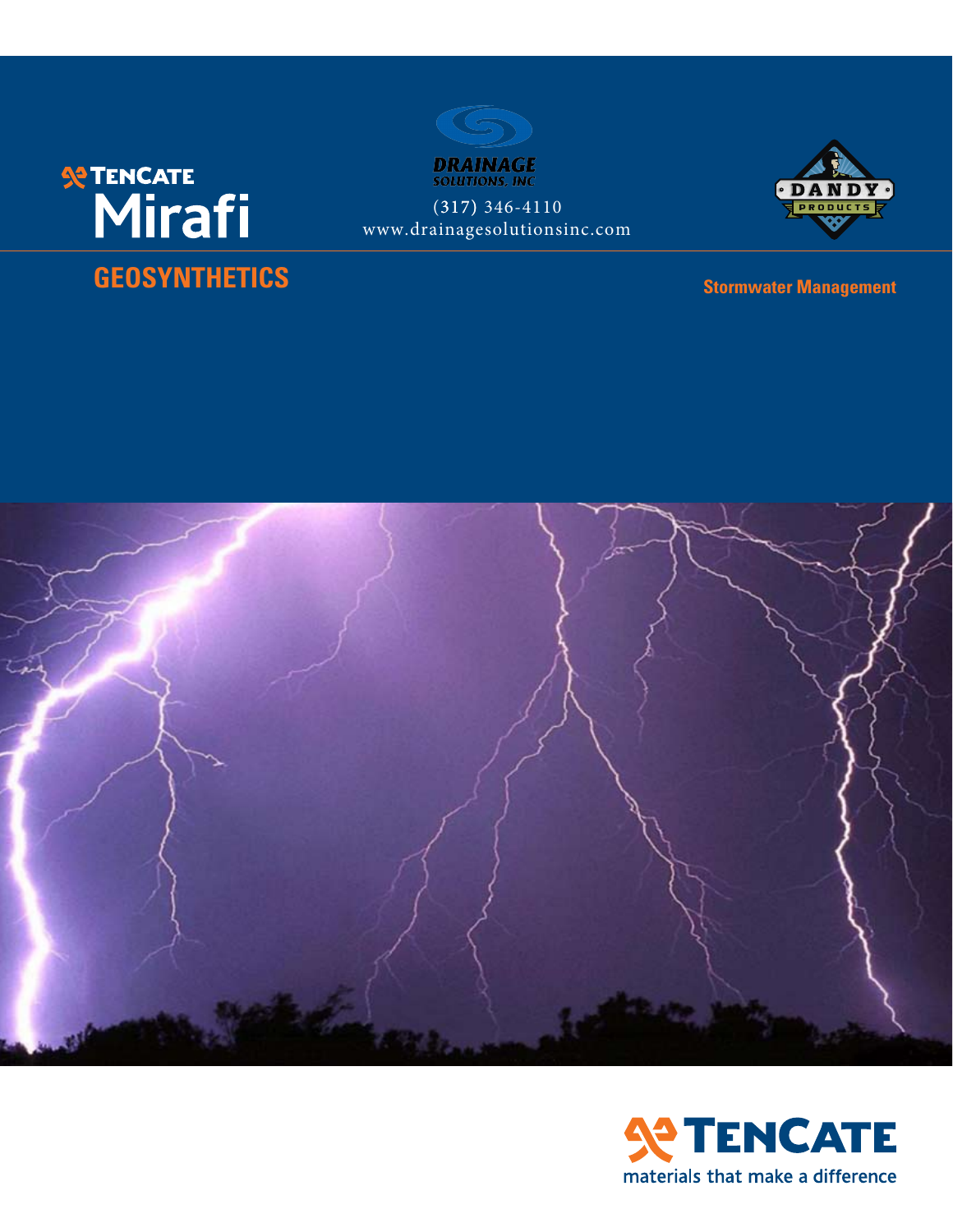# **TenCate**

TenCate develops and produces materials that function to increase performance, reduce costs and deliver measurable results by working with our customers to provide advanced solutions. Dandy Products by TenCate Mirafi® feature an engineered design in which suspended solids are allowed to settle out of the slowed flow and are captured prior to entering the inlet.

# **Change**

Through innovative product solutions, TenCate is committed to addressing several recent concerns regarding stormwater management and sediment control. These concerns include:

- Changing regulations
- Municipal budgets
- Hydrological models of the watershed
- At-the-source treatment options
- Implementation practices of the NPDES Phase II rules
- Site development planning for erosion and sediment control

As these concerns continue to develop, contractors need to continue to learn more about the new National Pollutant Discharge Eliminations System (NPDES) Phase II rules. These rules control stormwater runoff from urbanized areas and smaller municipal separate storm sewer systems, especially with smaller scale construction activities.

# **Management**

The main objective for the EPA is to increase the overall health of the ecosystem. By authorizing the Clean Air Act, the NPDES added to its initial industrial sites and authorized further regulations to smaller construction activities through the NPDES Phase II. The NPDES made the decision based on EPA research, which revealed that high water quality impact from small construction sites is as high, if not higher, than the impact from larger sites on a per acre basis. In the EPA's efforts to dramatically improve and prolong water quality for our nation, the main objectives of the NPDES Phase II are reducing erosion and retaining sediment onsite during and after construction.

# **Prevention**

Through NPDES Phase II guidelines and requirements, Best Management Practices (BMP's) continue to be developed successfully. These prevention techniques are being successfully implemented at construction sites throughout the United States.

# **Key Items in NPDES Phase II**

- Construction sites of one acre or greater must meet EPA stormwater permit requirements.
- Regulated municipalities must have a mechanism in place for erosion and sediment control regulation.
- Municipalities must establish Best Management Practices (BMPs) for construction activities.
- A Stormwater Pollution Plan (SWPP) must be developed.

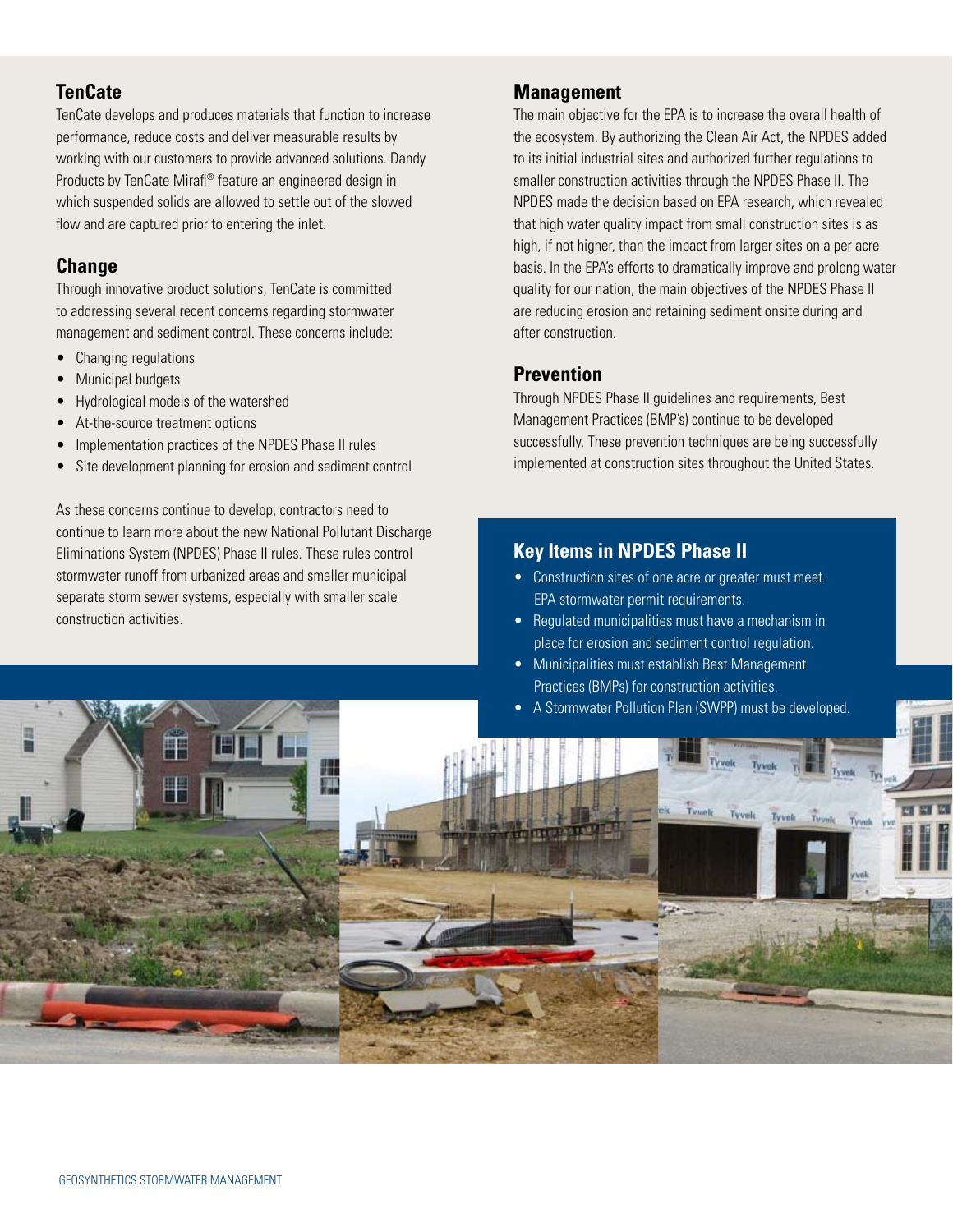### Non-Structural

- Educational materials
- 
- 
- 
- 
- **challenge.** Inspection maintenance

### **STRUCTURAL**

- **The Gate inlet protection** the tensile reinforcement, our tensile reinforcement, our technology of tensile reinforcement, our tensile reinforcement,  $\blacksquare$
- **allows Construction of Swales, filler strips** with far steeper face angles than  $\alpha$
- **Permitted by the solid angle of repose. The solid angle of repose. This is another way wells, sand filters**
- $\bullet$  Silt fences a problem and goes beyond the limits to reach its to reach its to reach its to reach its to
- Catch-basin inserts

percent of impaired rivers; 11 percent of impaired lakes, ponds, and reservoirs; and 11 percent of impaired estuaries." appearance. "Construction site discharges were a source of pollution in: 6

- EPA 305(b) report, 1996

# **Sediment Control Solutions**

As experienced industry leaders and pioneers, TenCate and Dandy Products have the knowledge, expertise, customer service, and quality to develop and market effective stormwater management and control solutions. We are dedicated to adhering to BMPs and establishing the most effective sediment control products and techniques in the industry.



# **TenCate Geosynthetics**

TenCate Geosynthetics offers progressive system solutions for multiple markets through TenCate Mirafi® geosynthetics. As a global leader in geosynthetics, Mirafi® geogrids and geotextiles are engineered with advanced application knowledge which can create new opportunities and advancements to meet your specifications. For roadway construction, erosion control, reinforced soil systems, water and waste management Mirafi® geosynthetics is the leader. With a sales and engineering support staff covering the world, TenCate is ready to design, develop and deliver performance products that provide the results you need.

# **Dandy Products**

#### Sediment Control Solutions

As experienced industry leaders and pioneers, TenCate has partnered exclusively with Dandy Products for their Stormwater Management Control Solutions. Together, they are dedicated to adhering to BMPs and establishing the most effective sediment control products and techniques in the industry.

Dandy offers the most complete line of inlet protection products in the world. Their superior industry knowledge, expertise, customer service, and product quality has been paired together with TenCate' s unbeatable sales and distribution network to deliver Stormwater Management Control Solutions you can depend on.





Dandy Bag® For flat grates and mountable curbs



For inlets without grates.



## **Dandy Curb Inlet Protection**





DANDY POP® For flat field grates